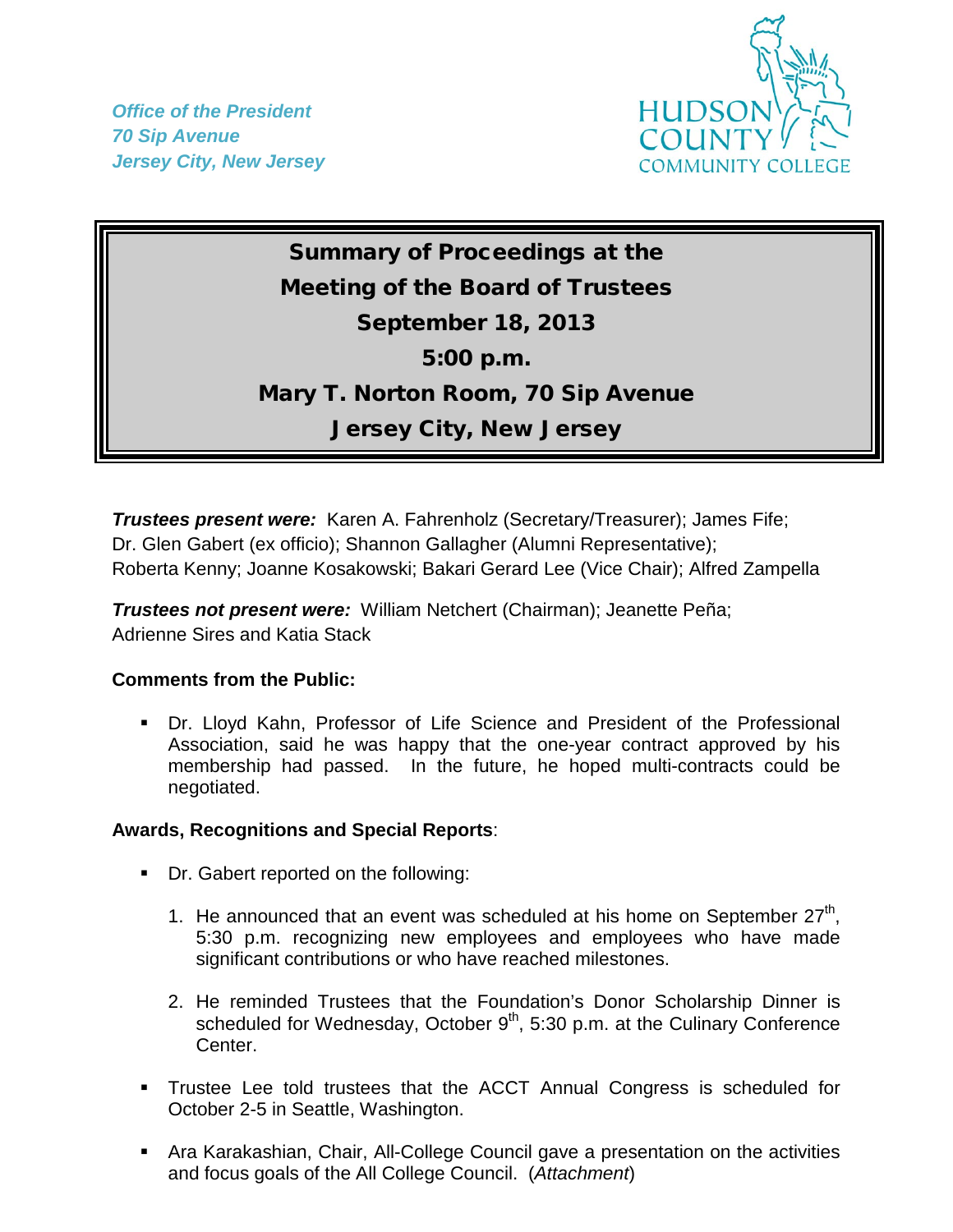The trustees **approved the minutes** of the Regular Meeting of August 13, 2013 and amended Minutes of the June 13, 2013 Meeting.

The following actions were taken concerning **fiscal, administrative, lease and capital recommendations** brought forward by the Administration and endorsed by the Finance Committee:

- The award of an integrated library system (ILS) vendor for F14 was awarded to SirsiDynix Corporation of Lehi, Utah at a cost not to exceed \$25,310.62.
- The award of annual Apple Computers & assorted electronic & maintenance Parts for FY14 was awarded to Apple Computers of Austin, Texas at a cost not to exceed \$180,000.00.
- The award of a sprinkler system/monitoring/inspection service vendor for FY14 for all college locations was awarded to SIMPLEXGRINNELL LP., of Rockaway, New Jersey at a cost not to exceed \$ 25,230.00.
- The award of an alarm/monitoring/inspection service vendor for FY14 for all College locations was awarded to AFA Protective Systems, Inc., of North Brunswick, New Jersey at a cost not to exceed \$17,500.00.
- The contract for services to the Blackboard Learning Management System was extended with Blackboard Incorporated of Washington, D. C. for FY14 at a total cost not to exceed \$164,904.00.
- The Dinner Sponsor by the College for the 2013 Annual College Foundation Dinner was approved at a cost of \$20,000.00.
- The award of a vendor for the leasing of mail processing equipment for FY14 was awarded to Pitney Bowes of Stamford, Connecticut at a cost not to exceed \$39,600.00.

The following actions were taken regarding **personnel recommendations** brought forward by the Administration and endorsed by the Personnel Committee:

• The retirement of a Call Center Coordinator was approved.